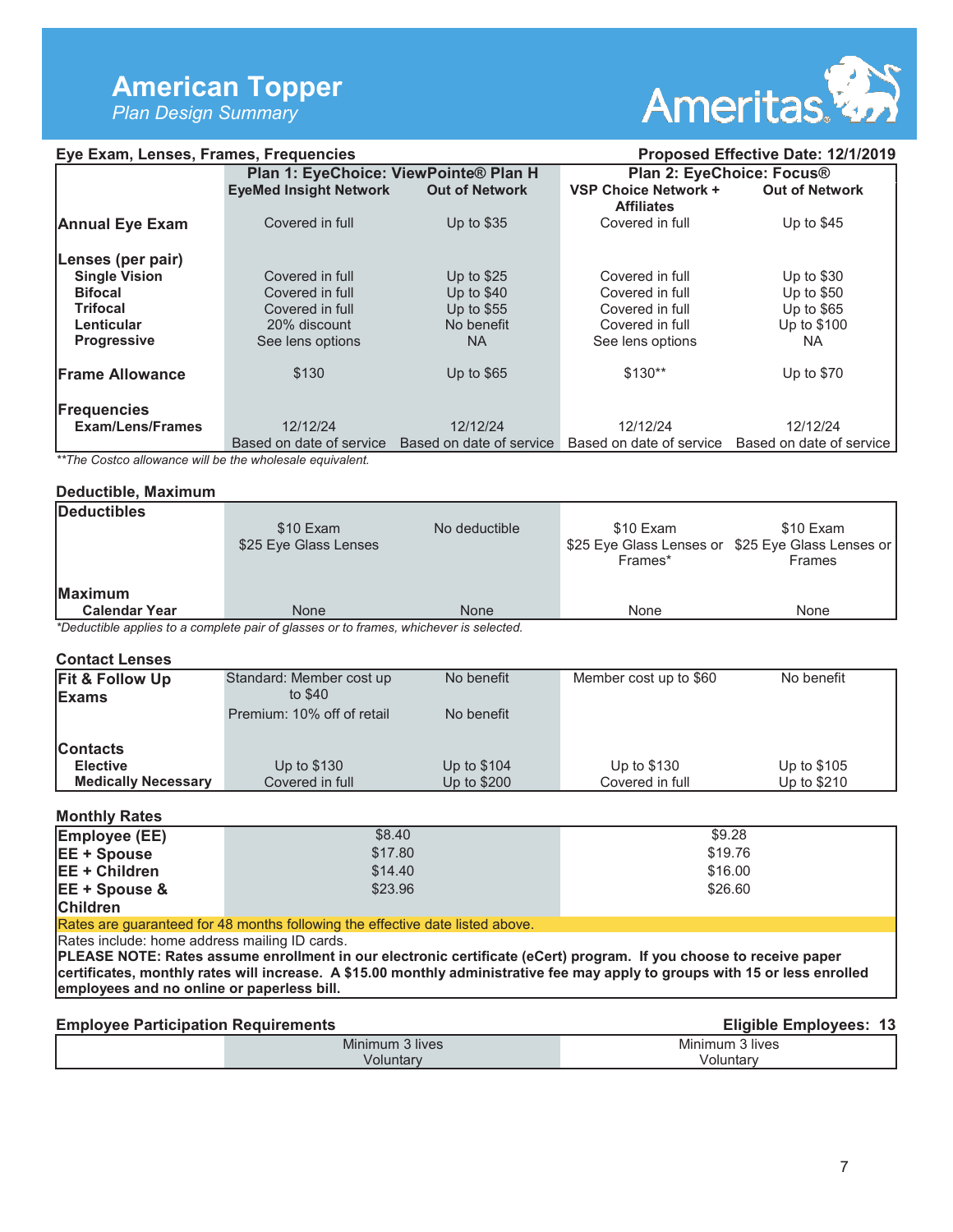## **American Topper**

*Plan Design Summary* 



| Lens Options (member cost)* |                                                                                                                                      |                          |                                                                                                                                                                                  |                                   |
|-----------------------------|--------------------------------------------------------------------------------------------------------------------------------------|--------------------------|----------------------------------------------------------------------------------------------------------------------------------------------------------------------------------|-----------------------------------|
|                             | Plan 1: EyeChoice: ViewPointe® Plan H                                                                                                |                          | Plan 2: EyeChoice: Focus®                                                                                                                                                        |                                   |
|                             | <b>EyeMed Insight Network</b>                                                                                                        | <b>Out of Network</b>    | VSP Choice Network +<br><b>Affiliates</b><br>(Other than Costco)                                                                                                                 | <b>Out of Network</b>             |
| <b>Progressive Lenses</b>   |                                                                                                                                      |                          | Up to provider's<br>contracted fee for Lined<br>Bifocal Lenses. The<br>patient is responsible for<br>the difference between the<br>base lens and the<br>Progressive Lens charge. | Up to Lined Bifocal<br>allowance. |
| <b>Standard</b>             | \$65 + lens deductible                                                                                                               | No benefit               | <b>NA</b>                                                                                                                                                                        | <b>NA</b>                         |
| Premium                     |                                                                                                                                      |                          |                                                                                                                                                                                  |                                   |
| Tier 1                      | $$85 + lens$ deductible                                                                                                              | No benefit               | <b>NA</b>                                                                                                                                                                        | <b>NA</b>                         |
| Tier 2                      | \$95 + lens deductible                                                                                                               | No benefit               | <b>NA</b>                                                                                                                                                                        | <b>NA</b>                         |
| Tier <sub>3</sub>           | $$110 + lens$ deductible                                                                                                             | No benefit               | <b>NA</b>                                                                                                                                                                        | <b>NA</b>                         |
| Tier 4                      | \$65 plus 80% of charge<br>less \$120 allowance                                                                                      | No benefit               | <b>NA</b>                                                                                                                                                                        | <b>NA</b>                         |
| <b>Std. Polycarbonate</b>   | \$40                                                                                                                                 | No benefit               | Covered in full for<br>dependent children \$33<br>adults                                                                                                                         | No benefit                        |
| <b>Scratch Resistant</b>    | \$15                                                                                                                                 | No benefit               | \$17-\$33                                                                                                                                                                        | No benefit                        |
| <b>Coating</b>              |                                                                                                                                      |                          |                                                                                                                                                                                  |                                   |
| <b>Anti-Reflective</b>      |                                                                                                                                      |                          | \$43-\$85                                                                                                                                                                        | No benefit                        |
| Coating                     |                                                                                                                                      |                          |                                                                                                                                                                                  |                                   |
| <b>Standard</b>             | \$45                                                                                                                                 | No benefit               | <b>NA</b>                                                                                                                                                                        | <b>NA</b>                         |
| Premium                     |                                                                                                                                      |                          |                                                                                                                                                                                  |                                   |
| Tier 1<br>Tier <sub>2</sub> | \$57<br>\$68                                                                                                                         | No benefit<br>No benefit | <b>NA</b><br><b>NA</b>                                                                                                                                                           | <b>NA</b><br><b>NA</b>            |
| Tier <sub>3</sub>           |                                                                                                                                      |                          |                                                                                                                                                                                  | <b>NA</b>                         |
|                             | 80% of the charge<br>\$15                                                                                                            | No benefit<br>No benefit | <b>NA</b><br>\$16                                                                                                                                                                | No benefit                        |
| <b>Ultraviolet Coating</b>  |                                                                                                                                      |                          |                                                                                                                                                                                  |                                   |
| <b>LASIK or PRK</b>         | Average discount of 15%<br>off retail price or 5% off<br>promotional price at US<br><b>Laser Network</b><br>participating providers. | No benefit               | <b>NA</b>                                                                                                                                                                        | <b>NA</b>                         |

\*Lens Option member costs vary by prescription, option chosen and retail locations.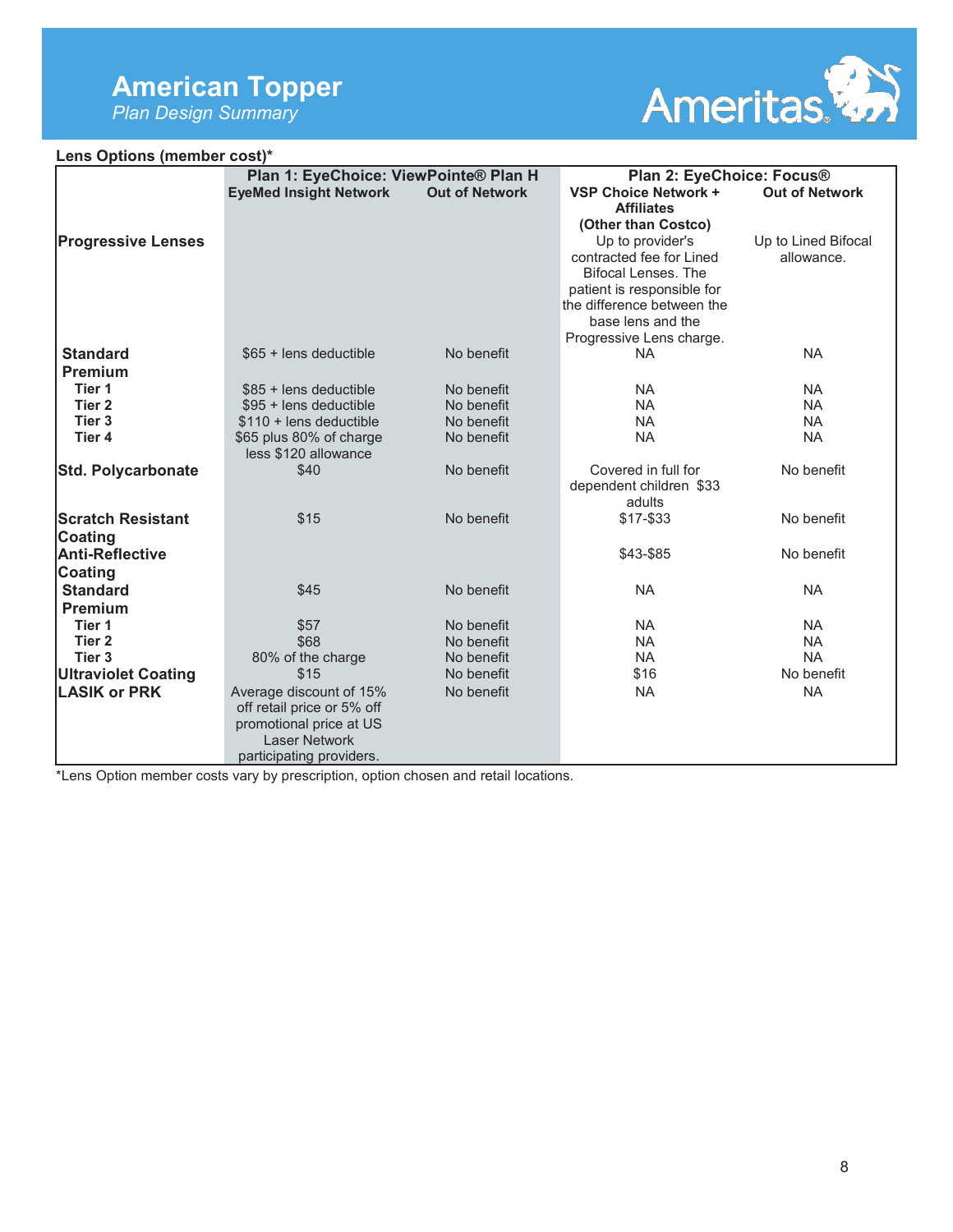

## **Additional Focus® Choice Network Features (In Network)**

| <b>Contact Lenses</b><br><b>IElective</b> | Allowance can be applied to disposables, but the dollar amount must be used all at once (provider will order)<br>3 or 6 month supply). Applies when contacts are chosen in lieu of glasses. For plans without a separate<br>contact fitting & evaluation (which includes follow up contact lens exams), the cost of the fitting and<br>evaluation is deducted from the allowance. |
|-------------------------------------------|-----------------------------------------------------------------------------------------------------------------------------------------------------------------------------------------------------------------------------------------------------------------------------------------------------------------------------------------------------------------------------------|
| <b>Lens Options</b><br>(Member Cost)*     | \$15 - Solid Plastic Dye (Except Pink I & II)<br>\$17 - Plastic Gradient Dye<br>\$31-\$82 - Photochromatic Lenses (Glass & Plastic)<br>Lens Option member cost vary by prescription and option chosen.                                                                                                                                                                            |
| <b>Additional Glasses</b>                 | 20% off additional complete pairs of prescription glasses and/or prescription sunglasses.*                                                                                                                                                                                                                                                                                        |
| <b>Frame Discount</b>                     | VSP offers 20% off any amount above the retail allowance.*                                                                                                                                                                                                                                                                                                                        |
| lLaser VisionCare <sup>sм</sup>           | VSP offers an average discount of 15% off or 5% off a promotional offer for LASIK Custom LASIK and PRK.<br>The maximum out-of-pocket per eye for members is \$1,800 for LASIK and \$2,300 for custom LASIK using<br>Wavefront technology, and \$1,500 for PRK. In order to receive the benefit, a VSP provider must coordinate<br>the procedure.                                  |
| <b>Low Vision</b>                         | With prior authorization, 75% of approved amount (up to \$1,000 is covered every two years).                                                                                                                                                                                                                                                                                      |

Based on applicable laws, reduced costs may vary by doctor location.

## **Additional ViewPointe® Features (In Network)**

| <b>IDiscounts</b>                                            | 15% discount on the remaining balance in excess of the conventional contact lens allowance. 20% discount<br>on the remaining balance in excess of the frame allowance. 20% discount on items not covered by the plan<br>at network providers, which may not be combined with any other discounts or promotional offers. This<br>discount does not apply to EyeMed Provider's professional services, or contact lenses. |
|--------------------------------------------------------------|------------------------------------------------------------------------------------------------------------------------------------------------------------------------------------------------------------------------------------------------------------------------------------------------------------------------------------------------------------------------------------------------------------------------|
| <b>Lens Options</b><br>(Member Cost)                         | \$15 - Tint (Solid & Gradient).                                                                                                                                                                                                                                                                                                                                                                                        |
| <b>Secondary Purchase</b><br><b>IPlan</b>                    | Members receive a 40% discount on a complete pair of glasses once the funded benefit has been<br>exhausted. Members receive a 15% discount off the retail price on conventional contact lenses once the<br>funded benefit has been exhausted. Discount applies to materials only.                                                                                                                                      |
| <b>Contact Lens</b><br><b>Replacement by Mail</b><br>Program | After exhausting the contact lens benefit, replacement lenses may be obtained at significant discounts on-<br>line. Visit EyeMedvisioncare.com for details.                                                                                                                                                                                                                                                            |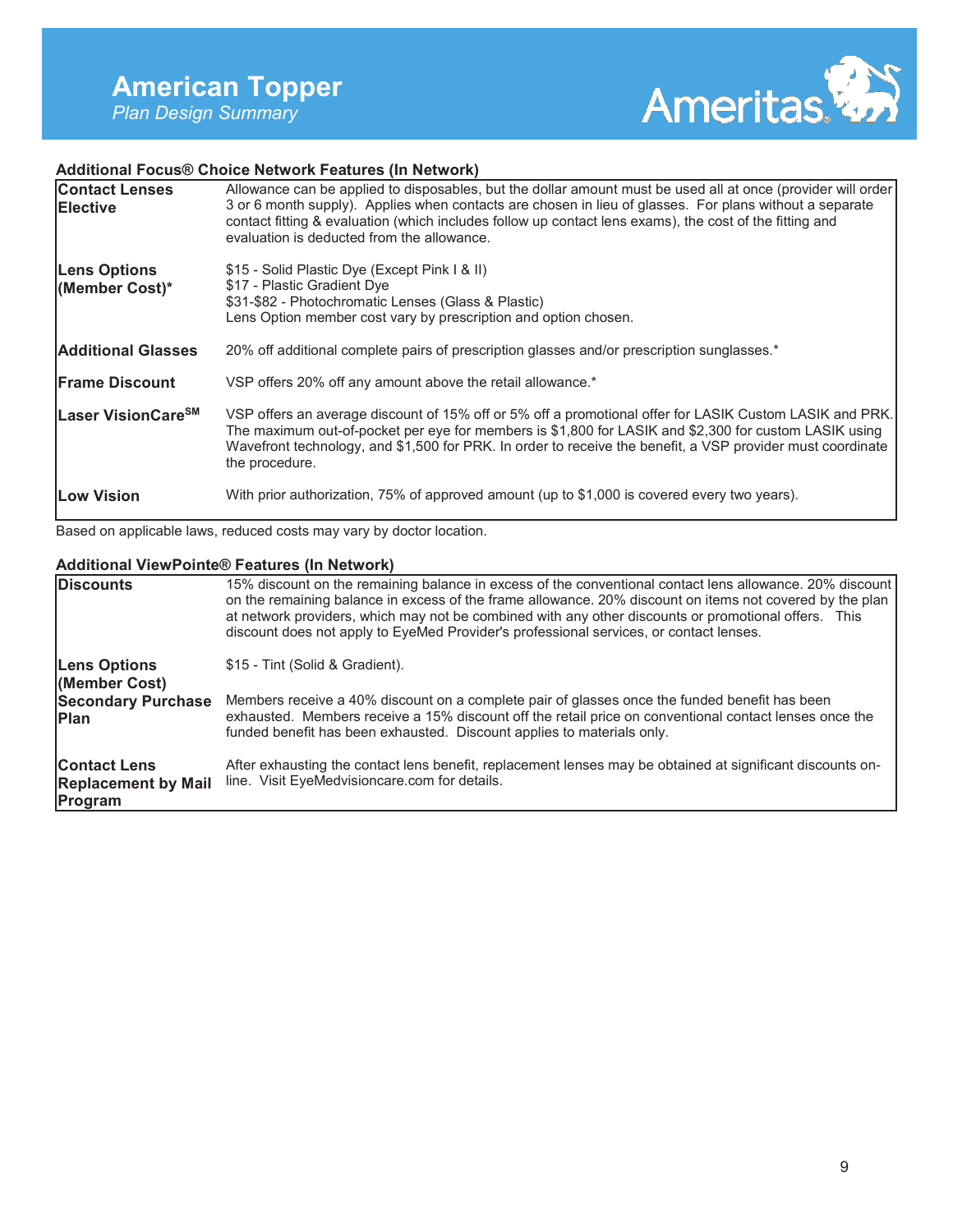

## **Ameritas Focus® Eye Care**

Focus eye care plans from Ameritas Group will help your employees receive and pay for the eye care they need. Our Focus plans emphasize eye health and preventive care, and features experienced, independent private-practice VSP eye doctors.

#### **The Ameritas Group Partners with VSP® Vision Care**

Since the mid-1980s, Ameritas Group and VSP have shared a strong business alliance based on similar philosophies: a commitment to excellent service. For Focus plans, Ameritas provides expertise in actuarial, underwriting, policy and certificate issue, and plan administration including eligibility and billing/collecting. VSP provides a network of exceptional eye care doctors, in addition to claims processing and customer service to Focus plan members.

#### **VSP's Philosophy is One-Stop Care**

Each doctor in VSP's network provides exam and eyewear services, so there's no need for Focus plan members to have a comprehensive exam in one location and then travel to another for their lenses and frames. VSP's statistics indicate most of the U.S. population lives within 4 miles of a VSP doctor.

#### **Focus Plan Members Use The VSP Choice Network**

Policyholders can select the VSP Choice Network, offering 29,000 doctors and 50,000 access points, plus reduced rates. Members will still save out-of-pocket for typical eye care services, including an average savings of 20-25% on lens options.

#### **Member Choice**

As with every Ameritas Group plan, members may visit any eye doctor. When Focus plan members see non-VSP providers, benefits are reimbursed according to the plan schedule.

#### **No Claim Forms**

Making an appointment and receiving claims payment through VSP will be easy for your employees. There is no paperwork or claim to file. Focus plan members simply make an appointment with a VSP doctor, state that they have coverage in a VSP network, and visit the doctor. VSP handles the rest.

## **Service And Satisfaction**

| A Recent Summary of Performance Results from VSP: |                                |
|---------------------------------------------------|--------------------------------|
| Member Satisfaction with Plan                     | 99% (good/very good/excellent) |
| Ease of Doing Business with VSP                   | 99% (good/very good/excellent) |
| <b>Claims Financial Accuracy</b>                  | 100%                           |
| <b>Claims Processing Accuracy</b>                 | 100%                           |
| Call Center Average Speed of Answer               | 14 Seconds                     |
| Call Center Telephone Inquiry Response            | 99.5% (same day response)      |
| <b>Call Abandonment Rate</b>                      | 14%                            |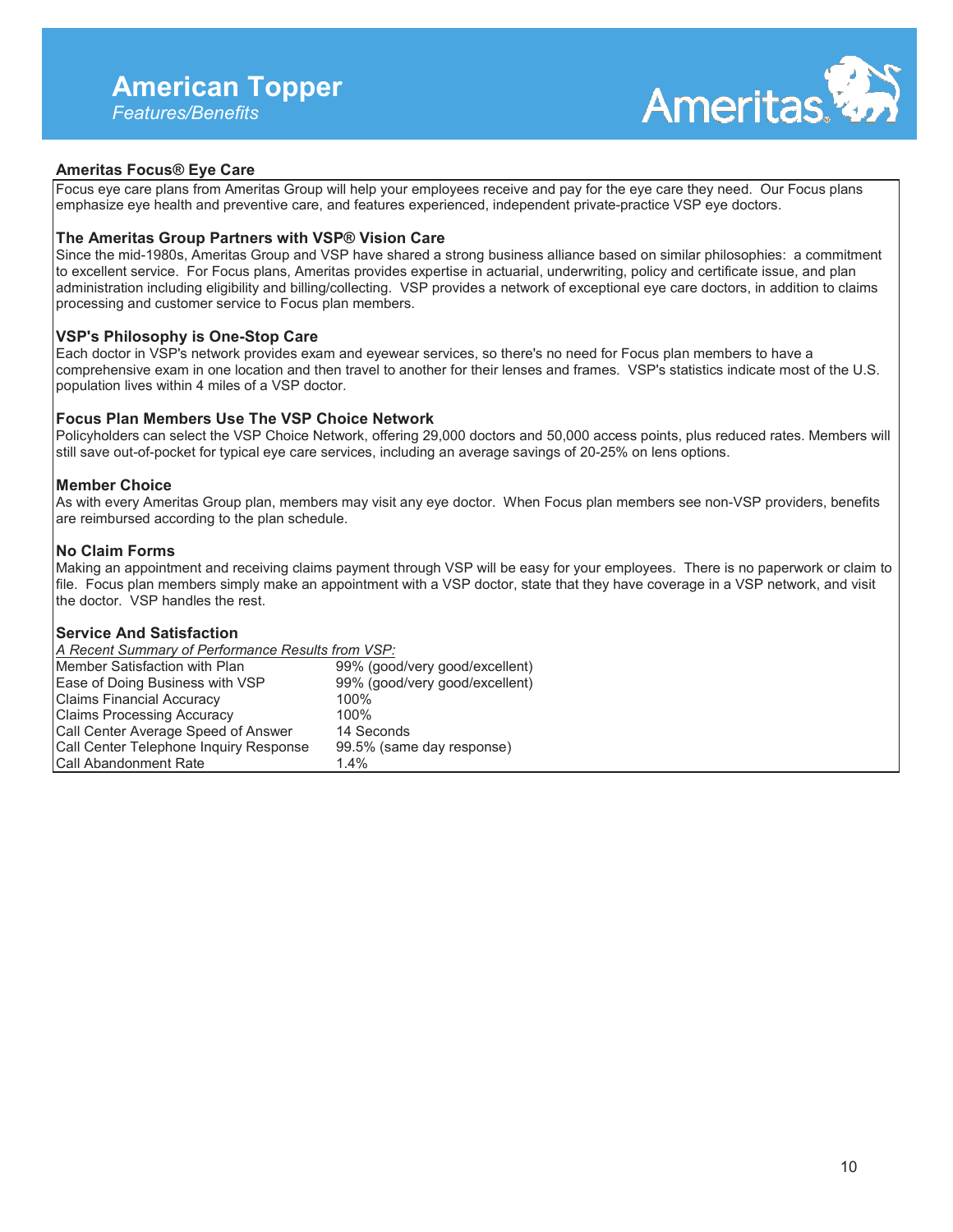

## **Ameritas ViewPointe® Eye Care**

ViewPointe eye care plans from Ameritas Group will help your employees receive and pay for the eye care they need. Our ViewPointe plans emphasize quality care and convenient service that fits in with your employees' busy lifestyles, by featuring the money-saving eye care provider network of EyeMed Vision Care.

## **The Ameritas Group/EyeMed Partnership**

Ameritas Group selected EyeMed Vision Care as an eye care partner in 2003 to bring additional eye care plan choices to our customers. We chose EyeMed because of their commitment to delivering quality, choice, value and service excellence. EyeMed's mission is "To serve and inspire with excellence." Ameritas Group provides expertise in actuarial, underwriting, policy and certificate issue, and plan administration including eligibility and billing/collecting. EyeMed provides claims processing and plan member customer service, as well as access to the EyeMed Insight network, to ViewPointe eye care plan members.

#### **ViewPointe Plan Members Use The EyeMed Network**

ViewPointe plans are designed to serve your busy employees through a network that emphasizes convenient locations, expanded hours and same-day service. ViewPointe plan members have access to over 91,000 EyeMed providers nationwide at over 25,000 locations, with a choice between independent and retail providers located at one of their many chains. EyeMed's network of optical chains includes LensCrafters®, Target® Optical, Shopko®, and most Pearle Vision® and Sears® Optical locations. Retail chain advantages can include same-day service, evening and weekend hours, walk-in appointments, and specific guarantees on eyeglasses.

As with every Ameritas Group plan, members may visit any eye doctor. When ViewPointe plan members see non-EyeMed doctors, benefits are reimbursed according to the plan schedule.

#### **Service And Satisfaction**

*A Recent Summary of Performance Results from EyeMed:* 

| <b>Claims Processing Financial Accuracy</b>   | 99.9%      |
|-----------------------------------------------|------------|
| <b>Claims Processing Financial Processing</b> | 99.6%      |
| Call Center Average speed of answer           | 20 seconds |
| l Call Center call abandonment rate           | $2.0\%$    |

#### **Rx Savings - Extra value for Ameritas plan members**

- It's no secret that prescription medications can be one of the biggest and most important health care expenditures a person, family or organization faces. Not to mention, when a person requires long-term maintenance medications, it can become a serious budgeting issue.
- Our valued plan members and their covered dependents can save on prescription medications at over 60,000 pharmacies across the nation including CVS, Walgreens, Rite Aid and Walmart. This Rx discount is offered at no additional cost, and it is not insurance.
- If your organization offers its associates health care pharmacy benefits, this no-cost Rx discount could save significant dollars. Participating pharmacies will give Ameritas plan members their normal health care pharmacy benefit, or the Rx discount, whichever saves more.
- Members can receive up to 65% savings on generic prescriptions, and overall average savings of 40% across brand name and generic prescription combined.
- To receive the Rx discount, Ameritas plan members just need to visit us at ameritas.com and sign into (or create) a secure member account. That's where they can access and print an online-only Rx discount savings ID card.
- Also, when choosing eServices, your benefits administrator will have access to the online-only Rx discount savings ID card to assist members without Internet access.